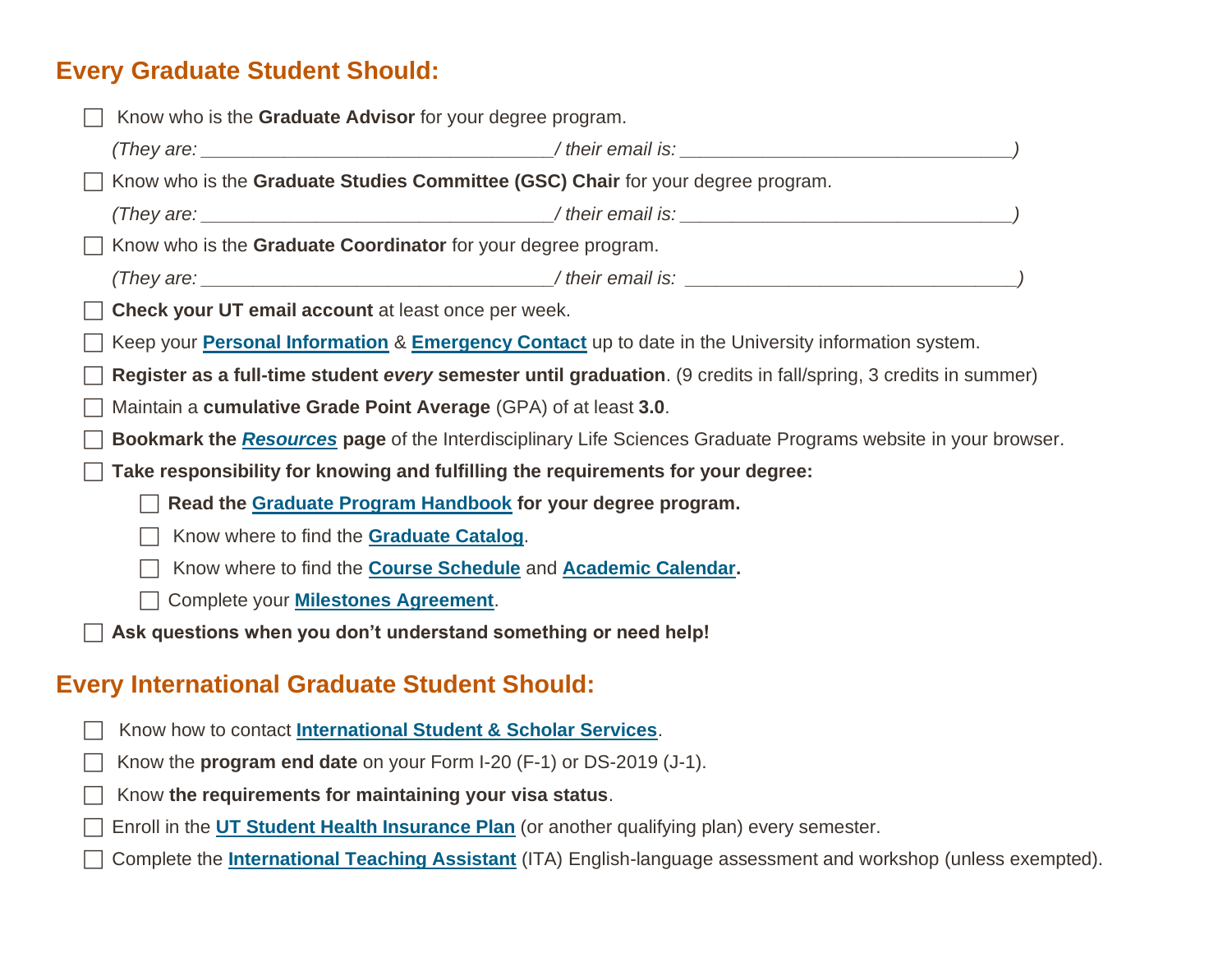## **ILSGP Example Graduate Student Plan – PhD**

|                   | <b>Fall</b>                                                                                                                                                                                                                                                                                                                                                                                                                                                                                                                                                                                                       | <b>Spring</b>                                                                                                                                                                                                                                                                                                                                                                                                                                                                                                                                                                                         | <b>Summer</b>                                                                                                                                                                                                                                                                           |
|-------------------|-------------------------------------------------------------------------------------------------------------------------------------------------------------------------------------------------------------------------------------------------------------------------------------------------------------------------------------------------------------------------------------------------------------------------------------------------------------------------------------------------------------------------------------------------------------------------------------------------------------------|-------------------------------------------------------------------------------------------------------------------------------------------------------------------------------------------------------------------------------------------------------------------------------------------------------------------------------------------------------------------------------------------------------------------------------------------------------------------------------------------------------------------------------------------------------------------------------------------------------|-----------------------------------------------------------------------------------------------------------------------------------------------------------------------------------------------------------------------------------------------------------------------------------------|
| <b>Year One</b>   | <b>Attend New Student Orientation.</b><br><b>Attend ILSGP Annual Retreat.</b><br>Register as a full-time student<br>(9cr)<br>Complete required core courses<br>$\circ$<br>Start first-year lab rotations.<br>File a Rotation Agreement for<br>$\circ$<br>each rotation period<br><b>Participate in Rotation Talk</b><br>$\circ$<br>presentations<br>Complete first-year training in UT<br>Learn.<br><b>Complete New Employee</b><br>Welcome Orientation with UT HR.<br>Register for Spring courses during<br>the first access period.<br>Optional:<br><b>Register for CBRS Short</b><br>$\circ$<br><b>Courses</b> | Register as a full-time student (9cr)<br>Complete required core courses<br>$\circ$<br>Select and designate a research<br>$\circ$<br>track (CMB students only)<br>Continue first-year lab rotations.<br>a s<br>File a Rotation Agreement for each<br>$\circ$<br>rotation period<br>Participate in Rotation Talk<br>$\circ$<br>presentations<br>Join a Permanent Lab.<br>File a Permanent Lab Agreement.<br>$\circ$<br>Register for Summer courses during<br>the first access period.<br>Complete first-year student survey<br>Optional:<br>$\Box$<br><b>Register for CBRS Short Courses</b><br>$\circ$ | Register as a full-time student (3cr)<br><b>Research Hours only</b><br>$\circ$<br>Start research in your Permanent<br>Lab.<br><b>Complete ITA English-Language</b><br><b>Certification (international</b><br>students).<br>Register for Fall courses during<br>the first access period. |
| <b>Year Two</b>   | Register as a full-time student<br>(9cr)<br>Complete BIO 391 Grant Writing<br>$\circ$<br>& Presentation Skills.<br>Complete required electives for<br>$\circ$<br>your program or track.<br>Conduct research in your<br>Permanent Lab.<br>Prepare for the Qualifying Exam.<br>Register for Spring courses during<br>the first access period.                                                                                                                                                                                                                                                                       | Register as a full-time student (9cr)<br>Complete required electives for your<br>$\circ$<br>program or track.<br>Take the Qualifying Exam.<br>Form your Dissertation Committee<br>$\Box$<br>(after passing Qualifying Exam).<br>Register for Summer courses during<br>the first access period.                                                                                                                                                                                                                                                                                                        | Register as a full-time student (3cr)<br>Research Hours only<br>$\circ$<br>Submit Application for Admission to<br>Candidacy.<br>Continue Research in your<br>Permanent Lab.<br>Register for Fall courses during<br>the first access period.                                             |
| <b>Year Three</b> | Register as a full-time student<br>(9cr)<br>Complete required electives for<br>$\circ$<br>your program or track.<br><b>Register for Spring courses during</b><br>the first access period.<br>Optional:                                                                                                                                                                                                                                                                                                                                                                                                            | Register as a full-time student (9cr)<br>o Complete required electives for<br>your program or track.<br>Hold Annual Committee Meeting<br>First meeting is due 6 months after<br>$\circ$<br>admission to Candidacy.                                                                                                                                                                                                                                                                                                                                                                                    | Register as a full-time student (3cr)<br><b>Dissertation Hours only</b><br>$\circ$<br>Register for Fall courses during<br>the first access period.                                                                                                                                      |